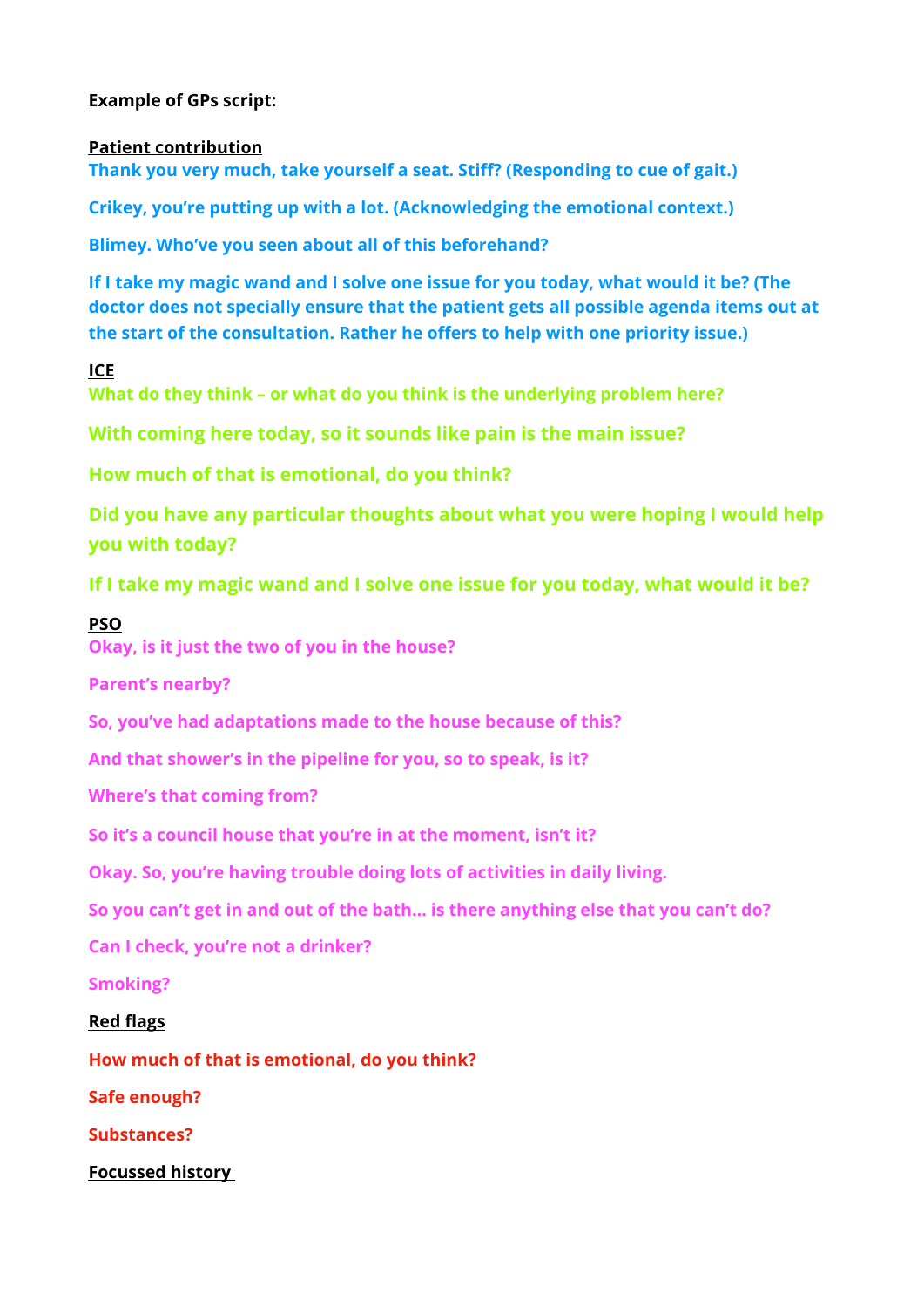**But we've got you on some substances, haven't we?** 

**Are they any good for you?** 

**Do they make you more likely to fall?** 

**I was going to suggest that you don't take them during the day, because they may make you more likely to fall.** 

**What about these fellas, are you not using these anymore, the amitriptyline?** 

**Did they make any difference with your sleep?** 

**Okay, so we'll come back to those if that's okay?** 

**But they helped you with…?** 

**But your mood's an issue at the moment, isn't it?** 

**Frustration, isn't it?** 

**Frustration, okay, good. Just give me a happiness score out of 10 – so, ten's perfect, nought's so bad that you definitely would harm yourself.** 

**Yeah, so things are okay?** 

**But things are difficult at times?** 

**And what damage was caused by the car crash?** 

**Did you break anything? Any fractures?** 

**So in your right-side hip and lower back, ever since then?** 

**And you've had an MRI and it showed some wear and tear, changes?** 

**When was that done?** 

**Going to need to look back at your records to find that, if that's okay.** 

**Do you get fibromyalgia?** 

**No. You don't get pain anywhere else in your body, apart from in that side and lower back?** 

**Just the right side. None on the left-hand side?**

#### **Focussed examination**

**No physical examination is explicitly expected by the patient and in this complex consultation examination is unlikely to help today.**

### **Identify problem and explain diagnosis**

**Sounds like I'm going to need to do a little bit of homework about this, Ester, there's an awful lot going on. Thank you for sharing all of this, it sounds really difficult for you. It sounds like, from the support that you've had and the investigations that you had, that the most likely explanation for this is that you've got a problem which is largely**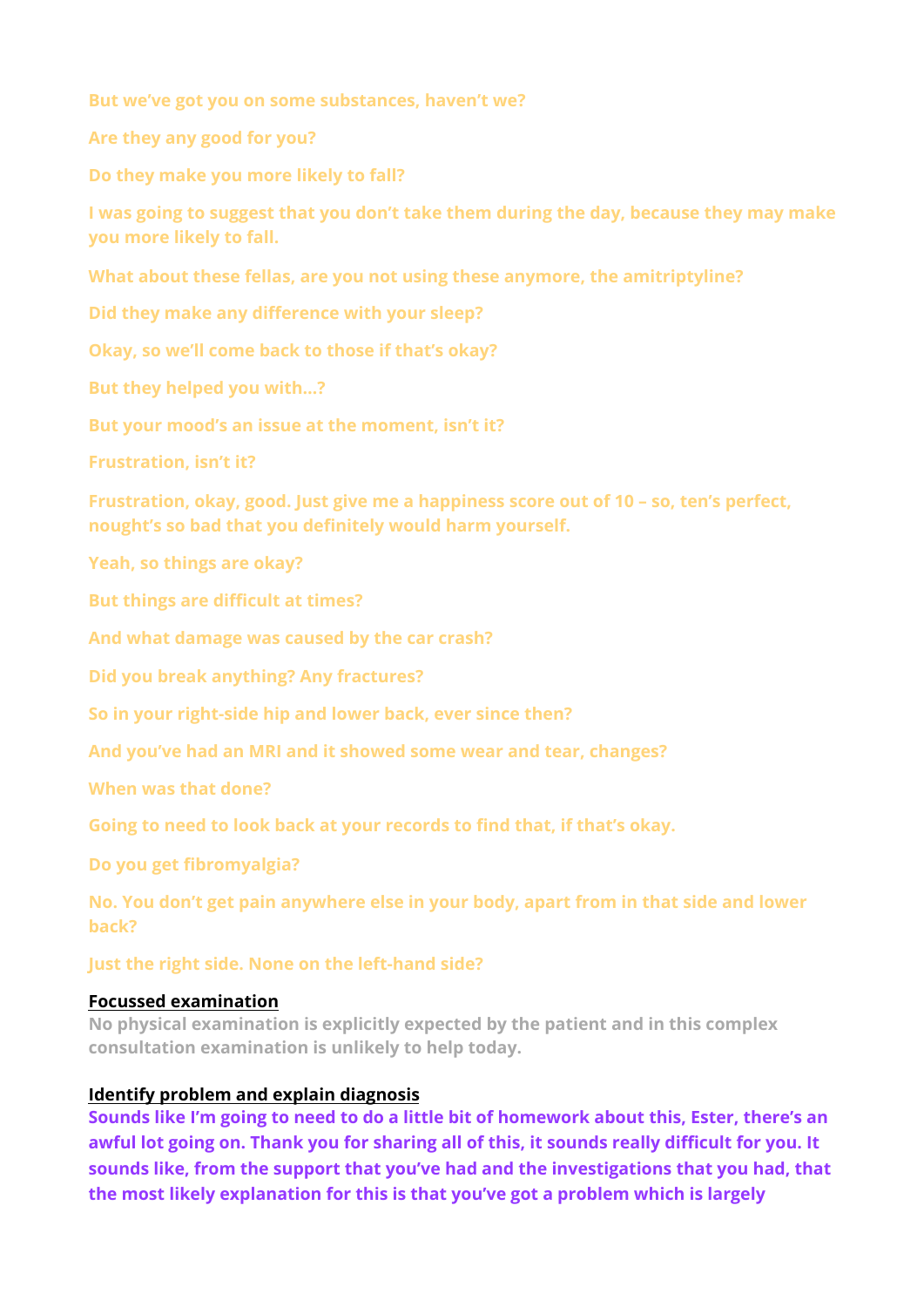**functional. So, what's happened is you've had a genuine cause for having severe pain in your hip and your back, but you're now very sensitive to pain.** 

**And your brain and your brain and your body has reprogrammed yourself softwarewise, and wiring-wise, to actually make you feel that you're going to fall. So, you're getting pains and you fall as a reflex for it, and it's not your fault that it's happening, but we need to try and reprogram you, okay?** 

**So, almost certainly, you've got what we would call a functional illness. So, what I'd like to do today - so, I'm going to do my homework, I'm going to give you some homework to do to understand a little bit more about this side of things. I'm going to give you an article that I've written about functional illnesses, we're going to try to figure out, between us, where you want to go in terms of trying to improve the symptoms that you've got, and your mobility and your safety, to allow you to do the things that you want to and need to be able to do as a mother as well.** 

**Does the word 'functional illness' mean anything to you?** 

# **Check understanding**

**Does that sound reasonable?** 

**Do the words 'functional illness' mean anything to you?** 

# **Develops management plan / shares management plan**

**Because your mood's been an issue, we could think about adding in amitriptyline on a night, and that might give you an additional benefit for the re-wiring issue.** 

**For the reprogramming issue that you've got with the functional illness, so it may actually help you with your sleep as well. Is sleep a problem?** 

**So, because you've used it before, why don't we restart that, but ask you to slowly increase it as time goes by?** 

**Okay. So, this is to try and improve the pain and also to help you with your sleep, and we'll slowly increase it depending on what you're tolerating, but we're aiming to leave the pain.** 

**No, I wouldn't recommend any additional pain killers on top of what you've already got.** 

**Usually they're not particularly helpful, to be fair.** 

**Keep active – that's a really helpful, positive thing for you. You're not doing any harm, and even when you get that sudden urge to fall, don't fall, hold onto something.** 

**Great, lean on something, if you need to go to ground, make sure you don't harm yourself when you're going down.** 

**But, it's just a reflex, and what you need to do is to hold the part that's sore and brace yourself and stop yourself from falling – that's important, okay. So, I'm going to give you some information, I'm going to give you some more amitriptyline today. That's the only additional painkiller I'm giving you at the moment; does that sound reasonable?**